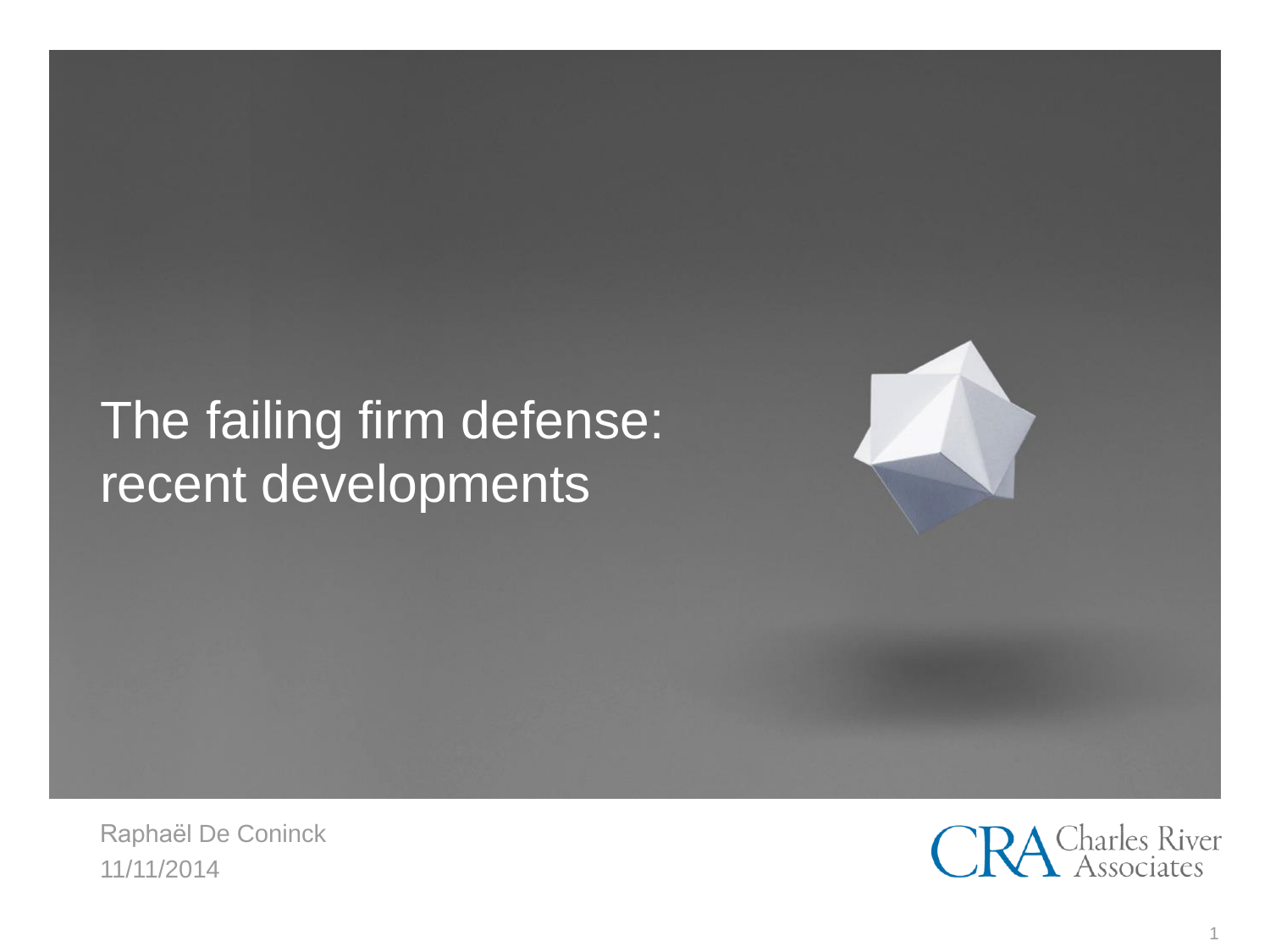- 1. Conditions for a failing firm defense (FFD)
- 2. Traditional approach: restrictive interpretation
- 3. Recent cases: Olympic Aegean and Nynas/Shell
- 4. Interpretation: has the practice with respect to the FFD changed and what lessons can be drawn from recent cases?
- 5. Conclusion

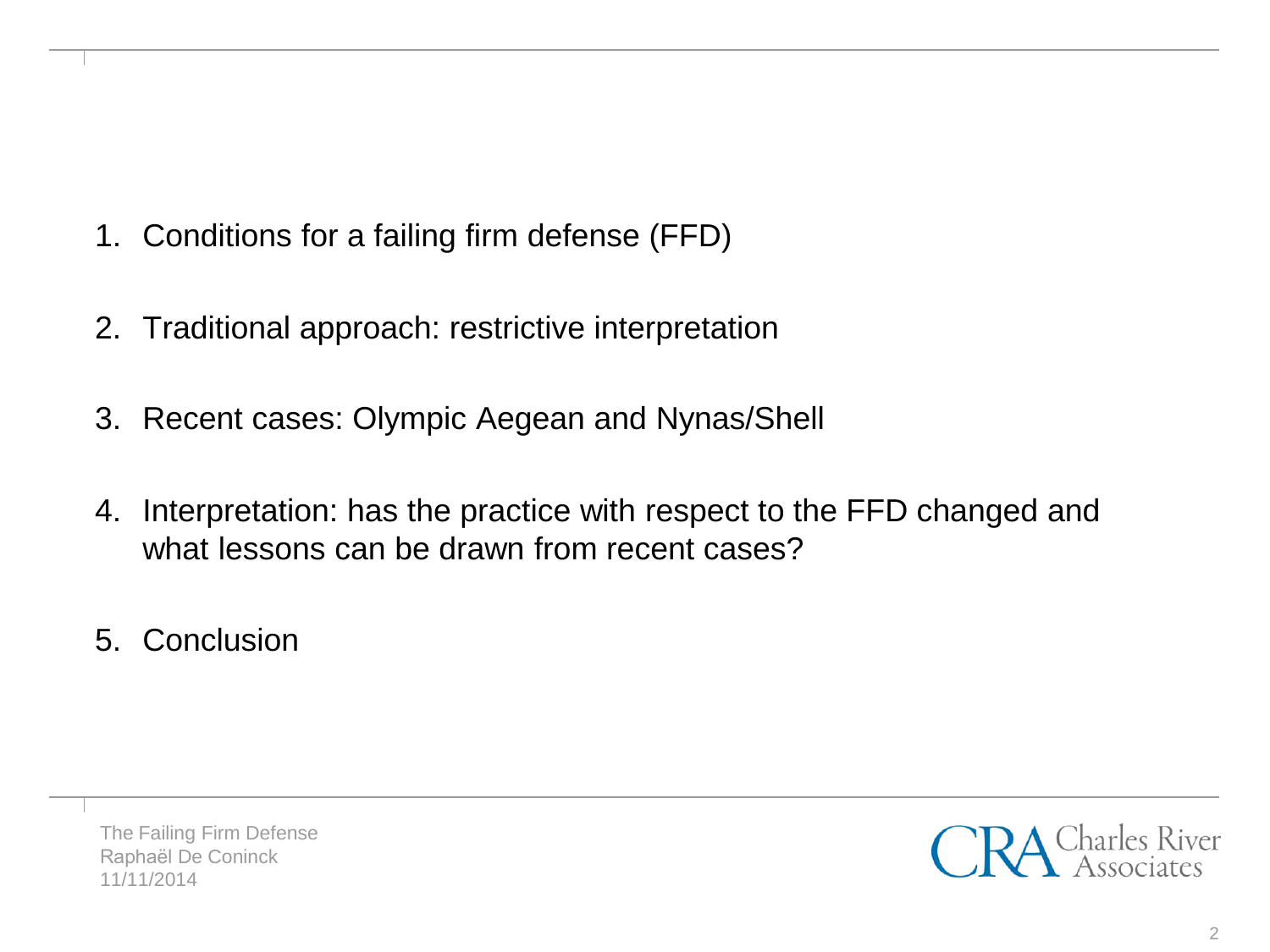## 1. Conditions for a FFD



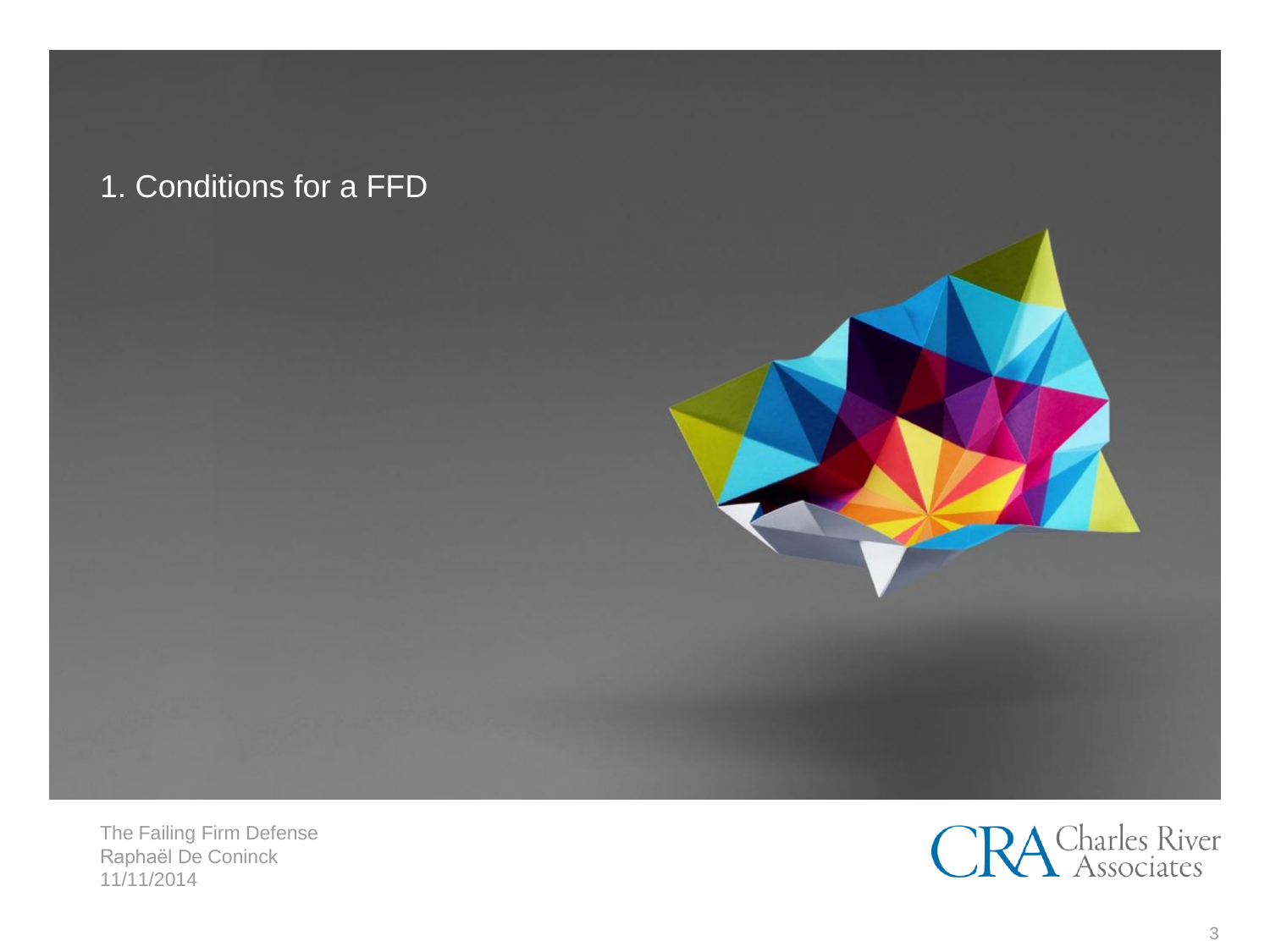*Cumulative conditions*

1) The allegedly failing firm would in the near future be forced out of the market because of financial difficulties if not taken over by another undertaking.

2) There is no less anticompetitive alternative purchaser than the notified transaction.

3) In the absence of a merger, the assets of the failing firm would inevitably exit the market.

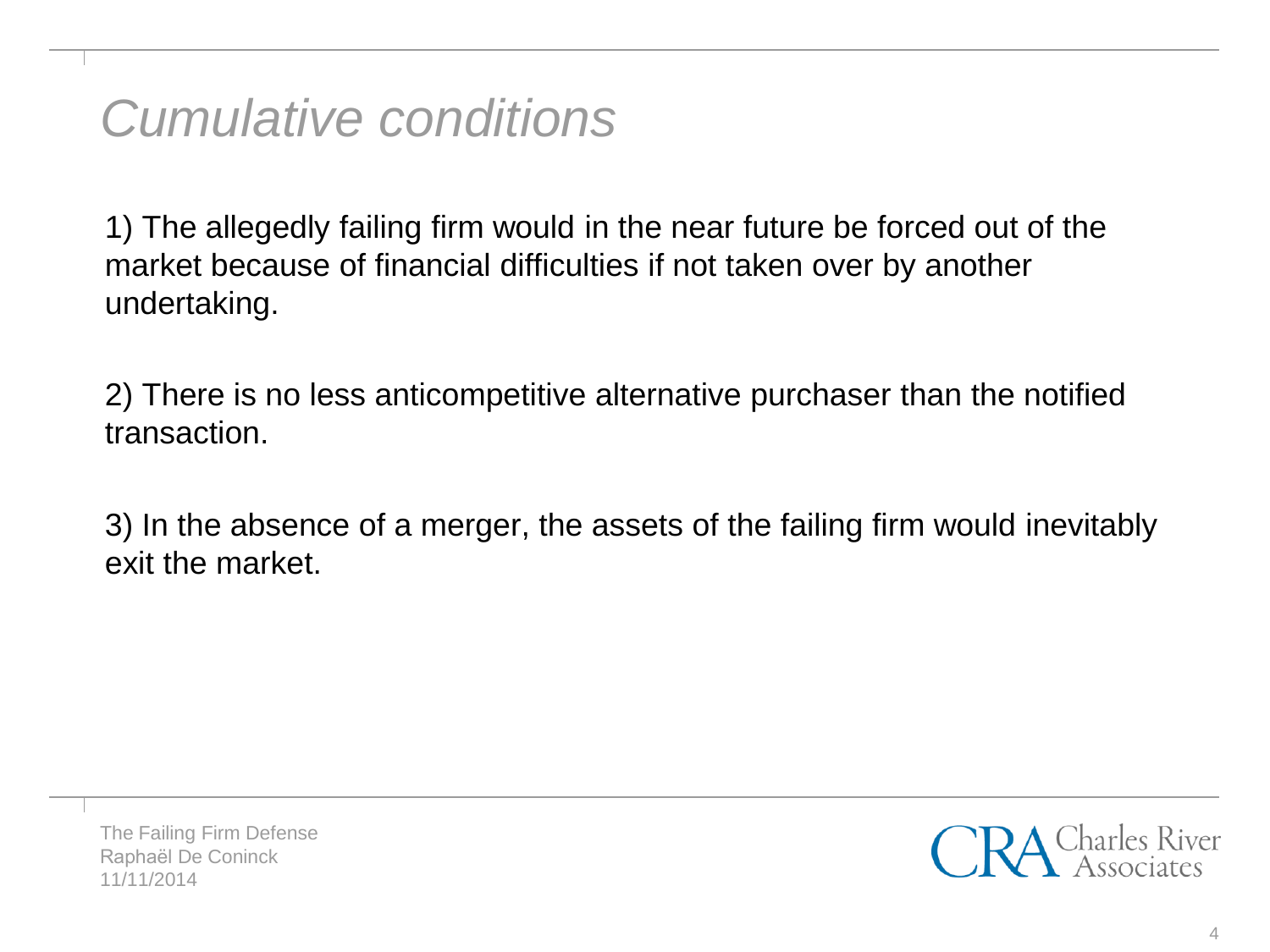

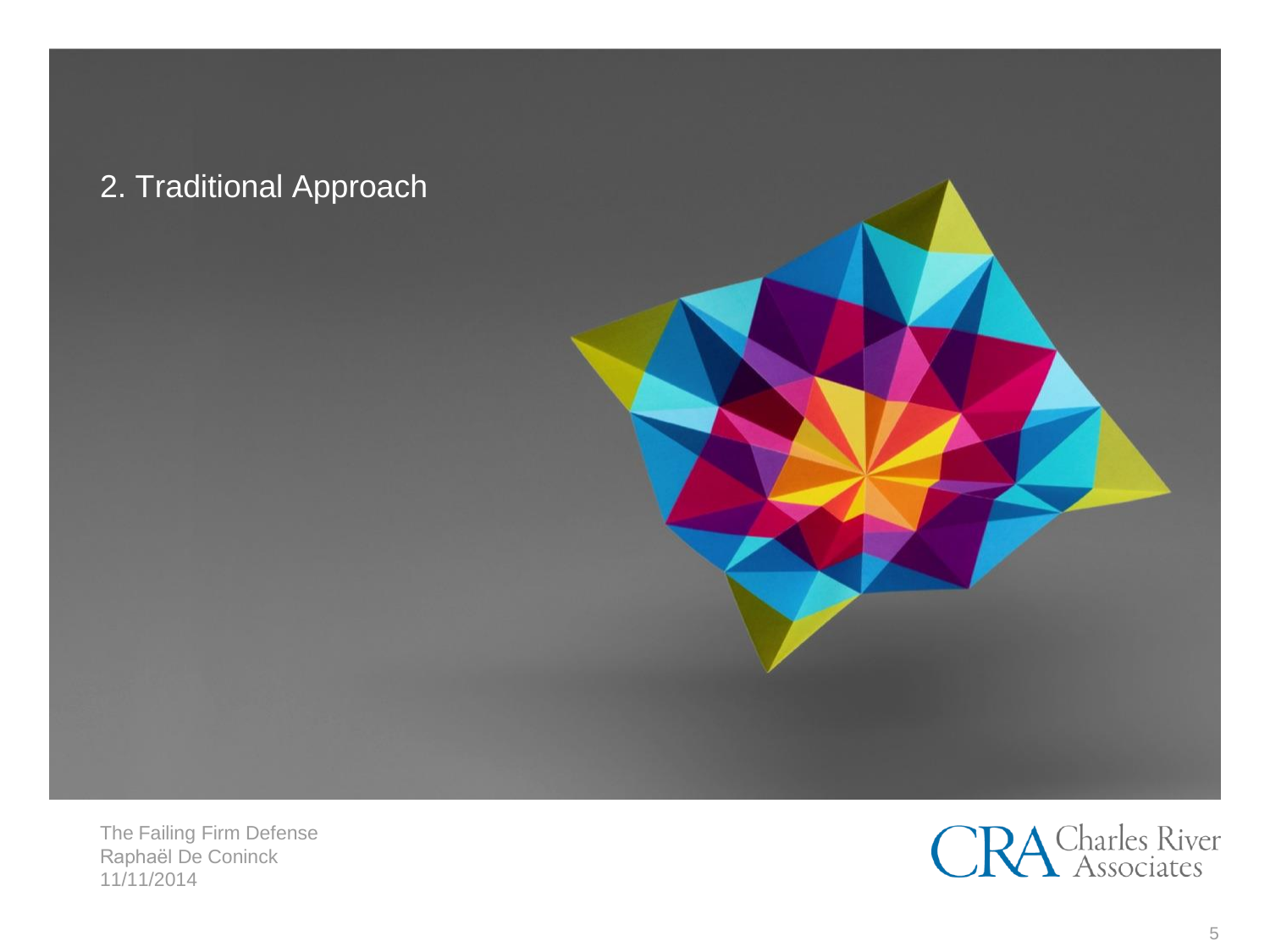## *A restrictive interpretation*

### **First condition (forced out of the market):**

- The commission assesses financial distress based on profitability, liquidity and solvency criteria.
- However, it is particularly strict with respect to a failing division (concern that the parent company may the balance sheet of a division to meet the test).
- Extreme requirement: would the operation of the division endanger the parent company's survival?

#### **Second condition (no less anticompetitive purchaser)**

• Have the parties tried to find potentially better purchaser from a competition point of view? E.g. did they negotiate in good faith with smaller competitors?

### **Third condition (assets exiting the market)**

• The Commission has recognised that this part of the test has traditionally been applied rather strictly (OECD roundtable, 2009)

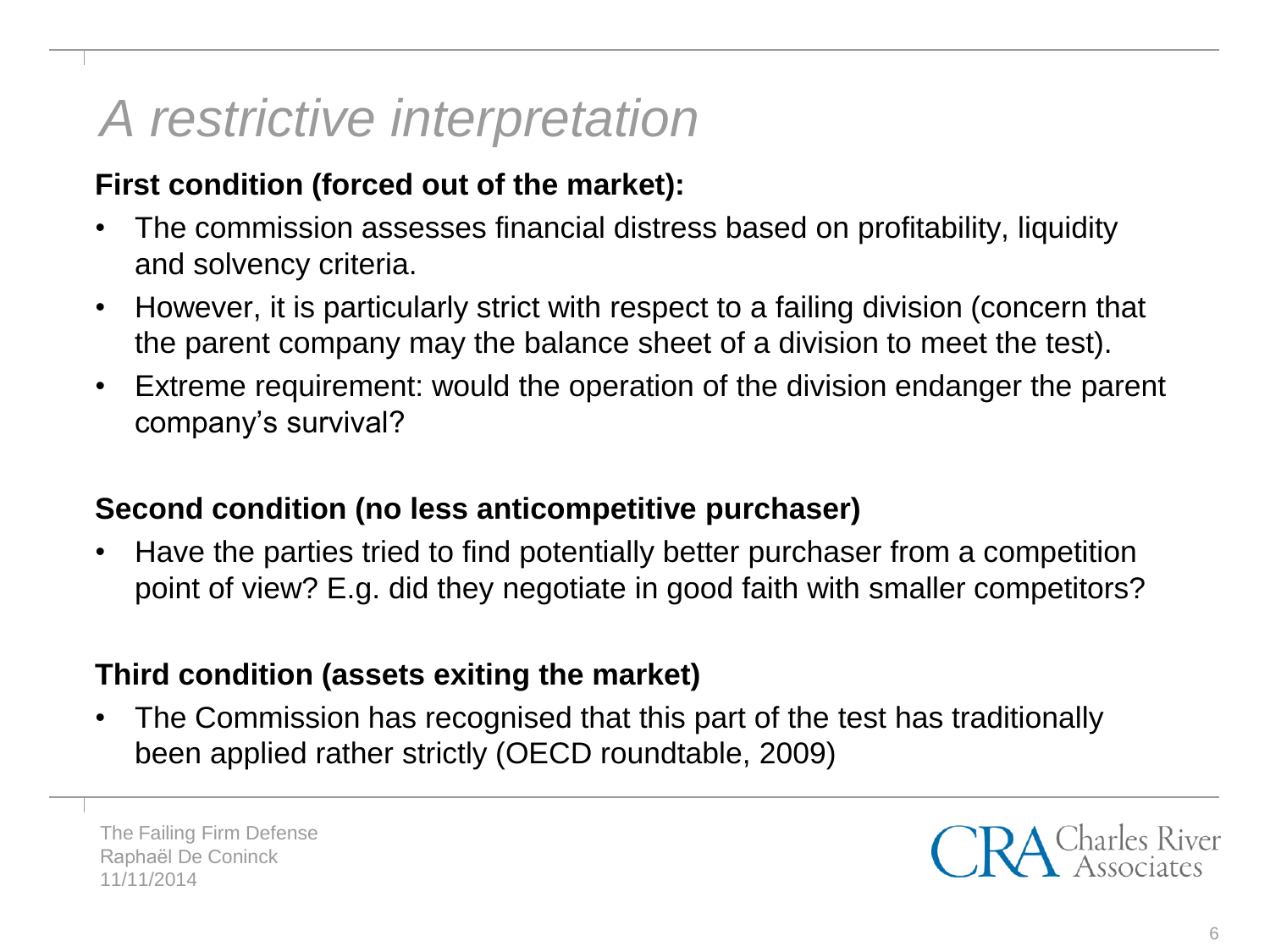# Example: Aegean/Olympic I

Commission concluded that the proposed acquisition would lead to monopoly or quasi-monopoly on 9 routes.

Prohibition in January 2011.

FFD discussed at length and rejected:

- While Olympic had been incurring losses, the Commission considered the possibility of a restructuring plan.
- The Commission considered that the Greek market could sustain two airlines / Olympic could adopt an alternative business model.
- Olympic's shareholder Marvin did not face financial difficulties (failing division only).
- The Commission considered that Marvin did not have an interest in liquidation due to high exit costs.
- Marvin did not substantiate that it looked for another potential buyer
- Assets would not leave the market (in particular the Olympic brand)…

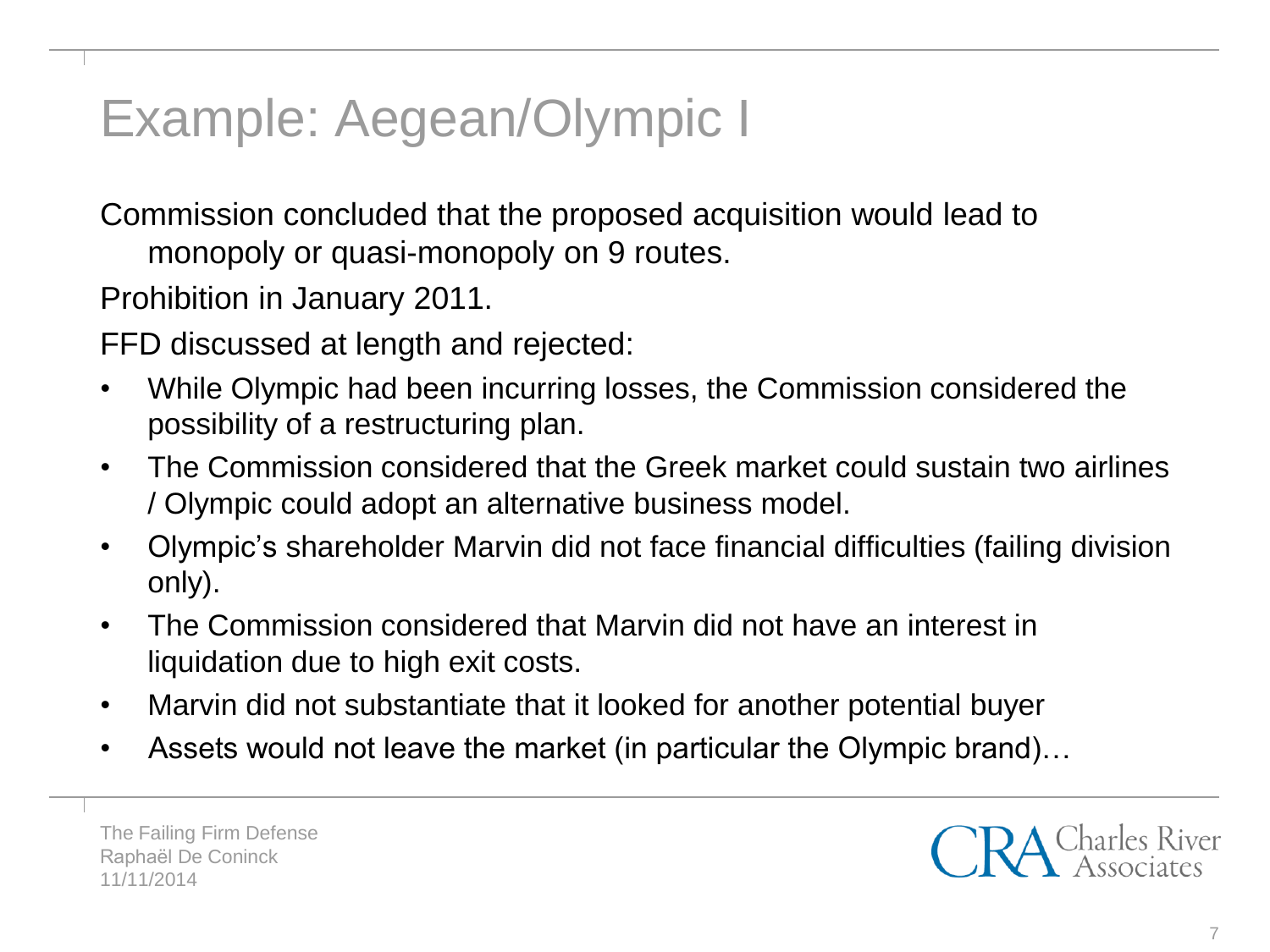#### 3. Recent cases



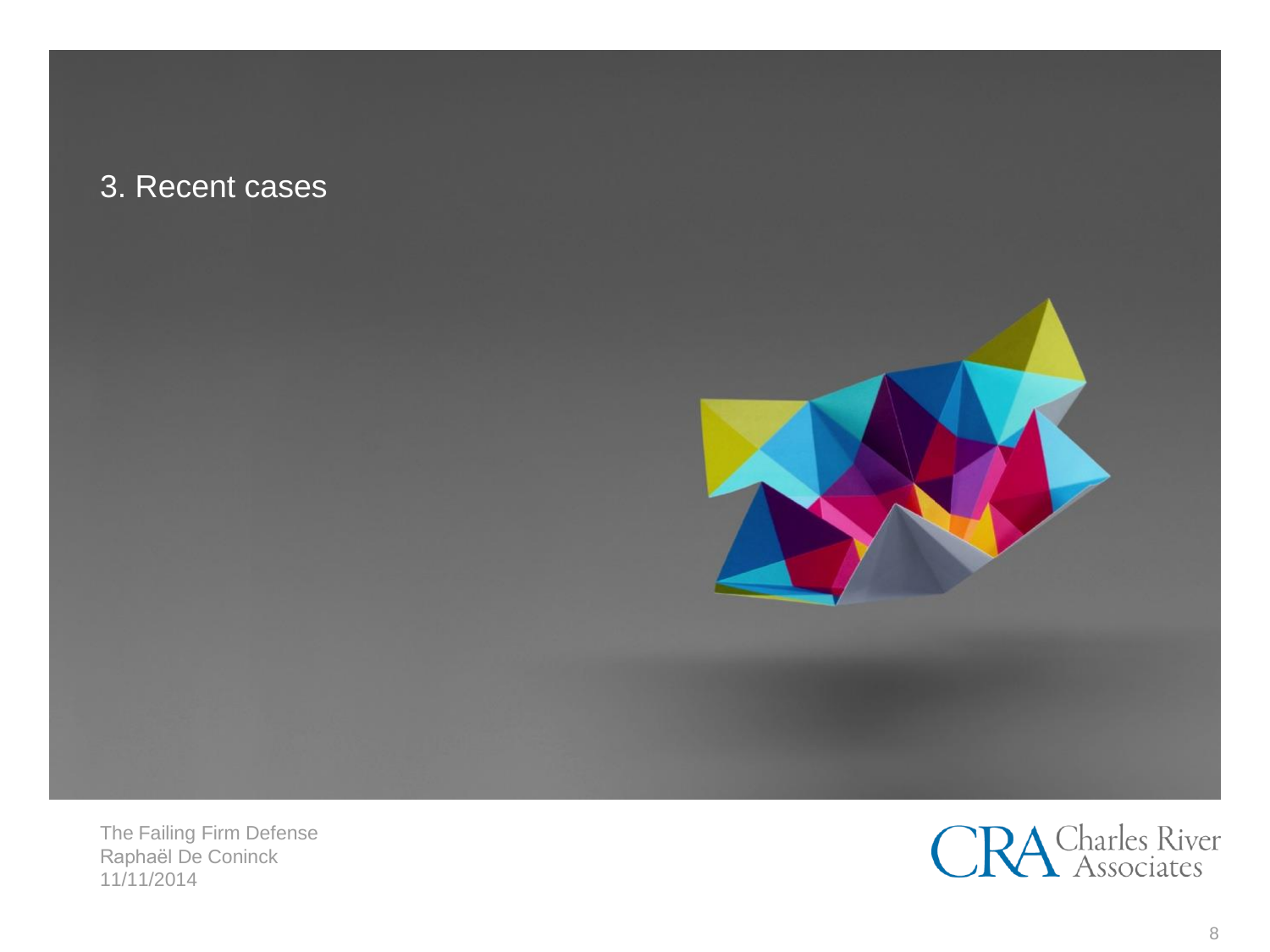# Aegan / Olympic II

- In October 2013, the Commission approved the transaction following Olympic's financial decline. The transaction led to 5 monopoly routes.
- Rare example of application of failing division example: the Commission accepted confirmation by sole shareholder, Marfin, that they were not prepared to provide further financial support to Olympic.
- Contrasts with 2011 decision which indicated that Marfin had incentives to avoid a bankruptcy.
- Market investigation indicated no credible expression of interest by potential acquirers.

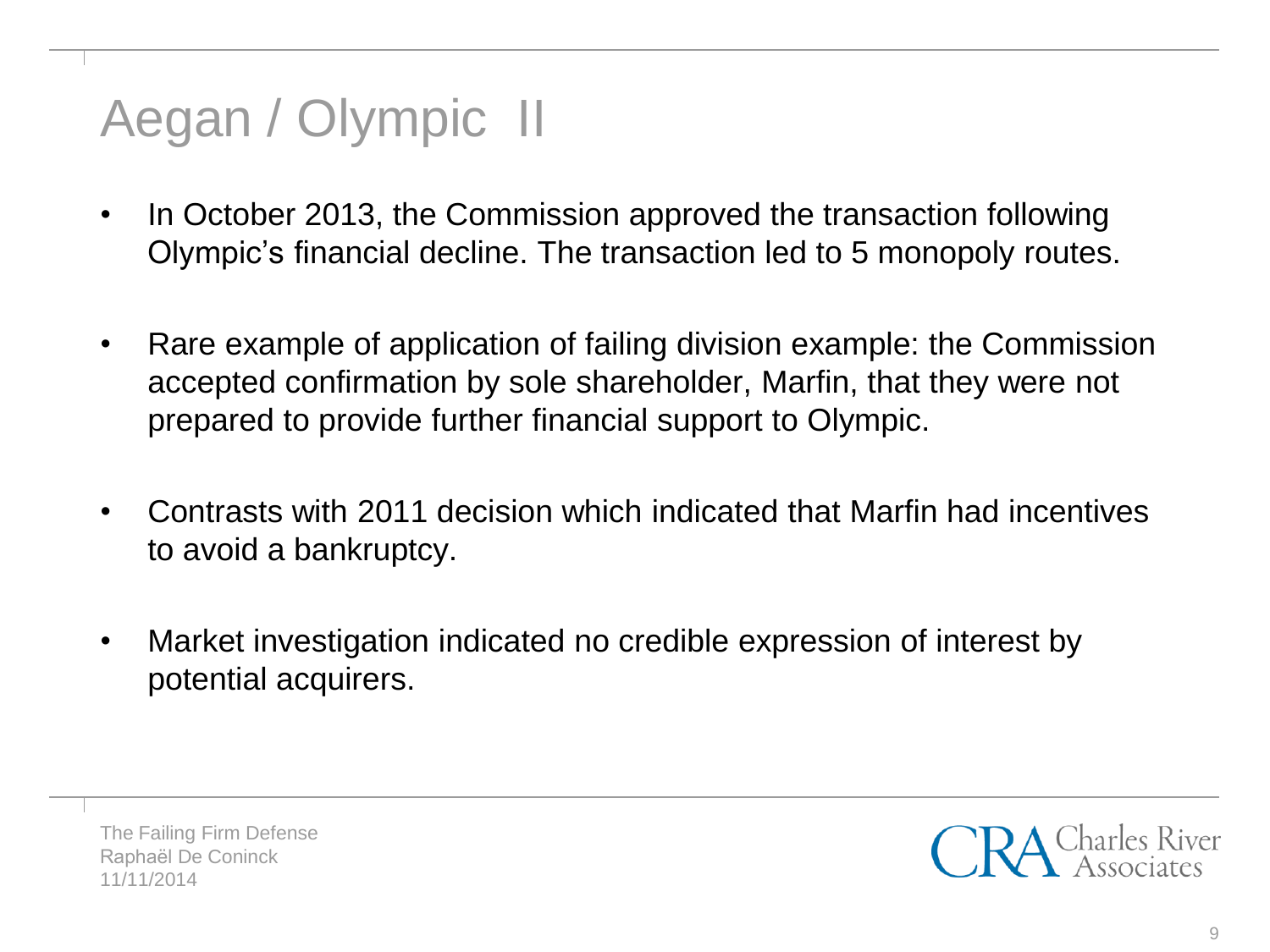## Nynas/Shell

- Proposed acquisition by Nynas of Shell's Harburg refinery assets.
- Nynas only producer of napthenic base and process oils in the EEA.
- The Commission concludes that the Harburg plant would have closed absent the transaction.
- Parent company was not experiencing financial difficulties.
- The Commission considered that the transaction would lead to efficiencies in the form of lower cost that would be passed on to some extent to consumers.
- $\rightarrow$  Evidence of broader counterfactual analysis

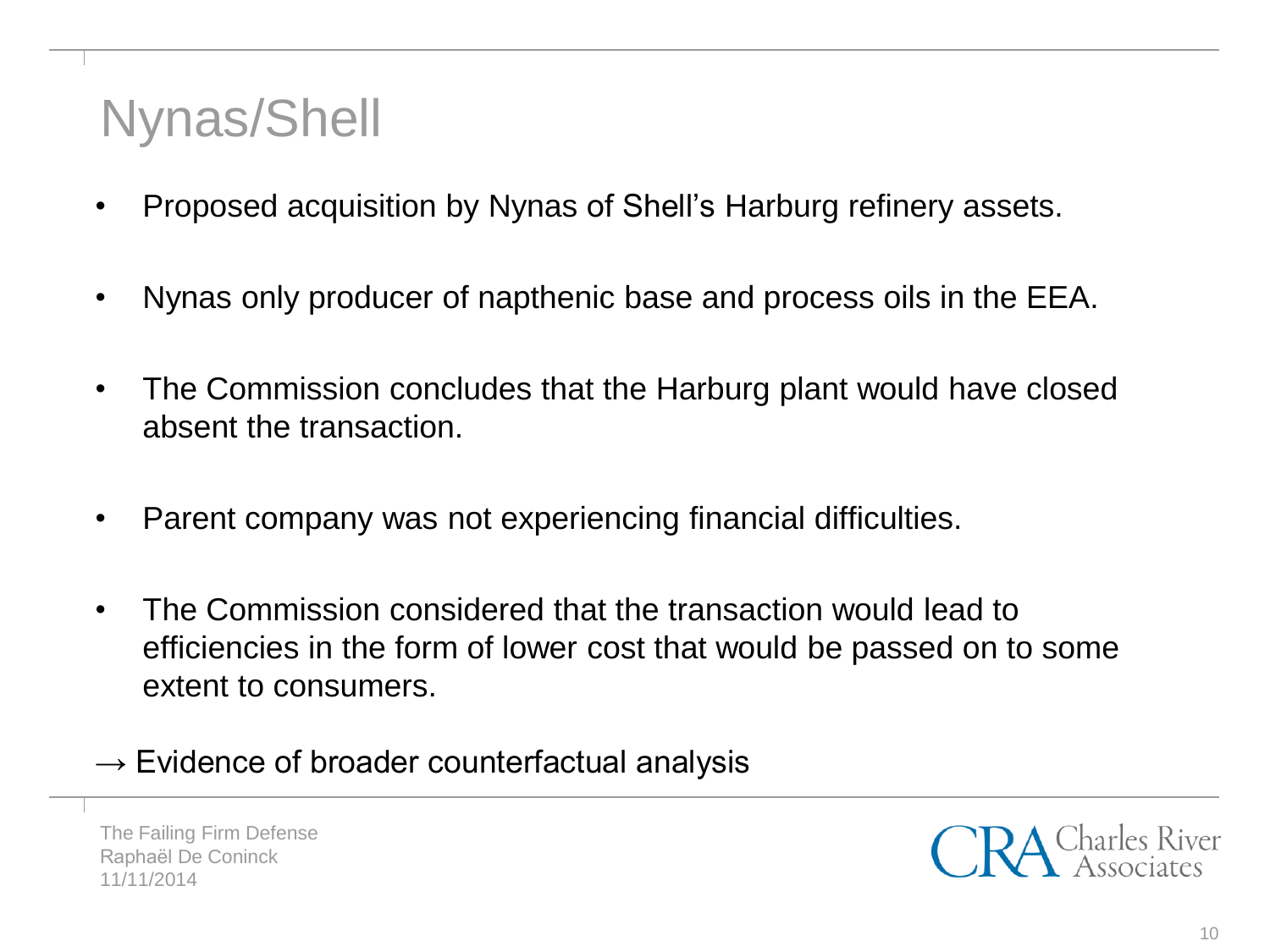## 4. Interpretation



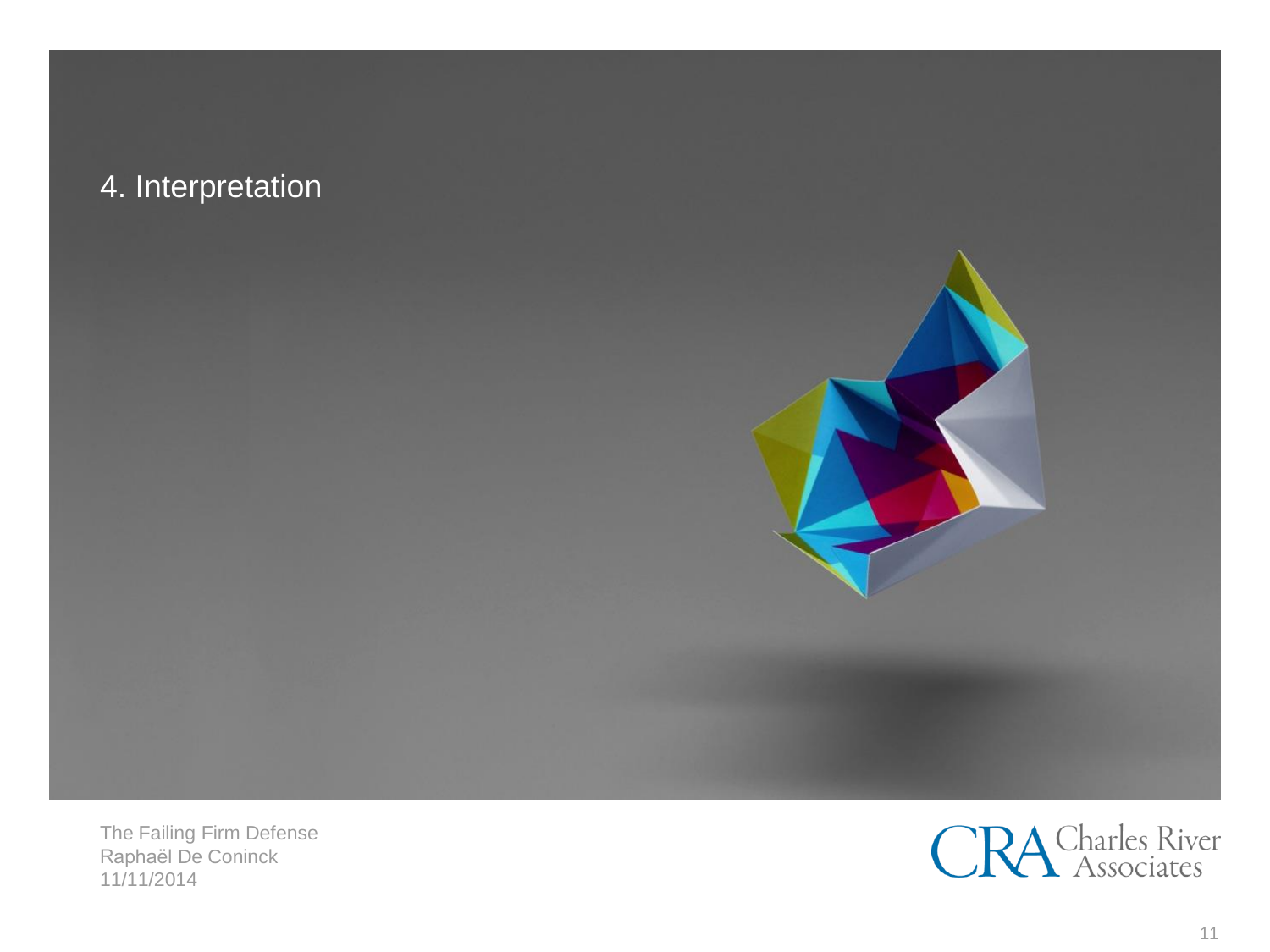## *Interpretation*

- A change of policy or a change of economic conditions?
- FFD as a special (extreme) case of counterfactual analysis counterfactual analysis.
- For example:
	- Would a specific plant be likely to close?
	- Would the company likely exit a market (e.g. airline route)?
	- Should one expect the parties' business to decline coming forward?

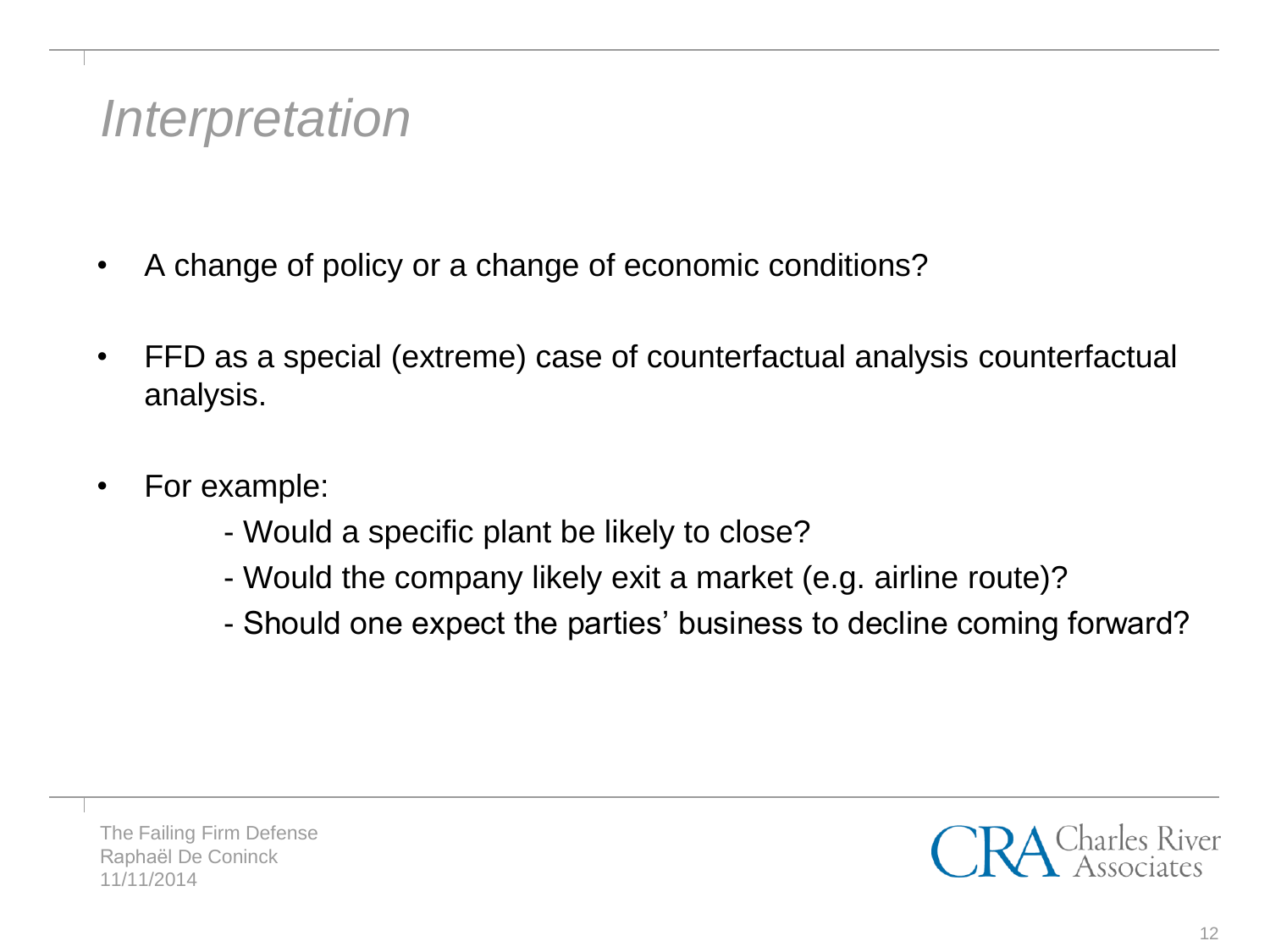## 5. Conclusion



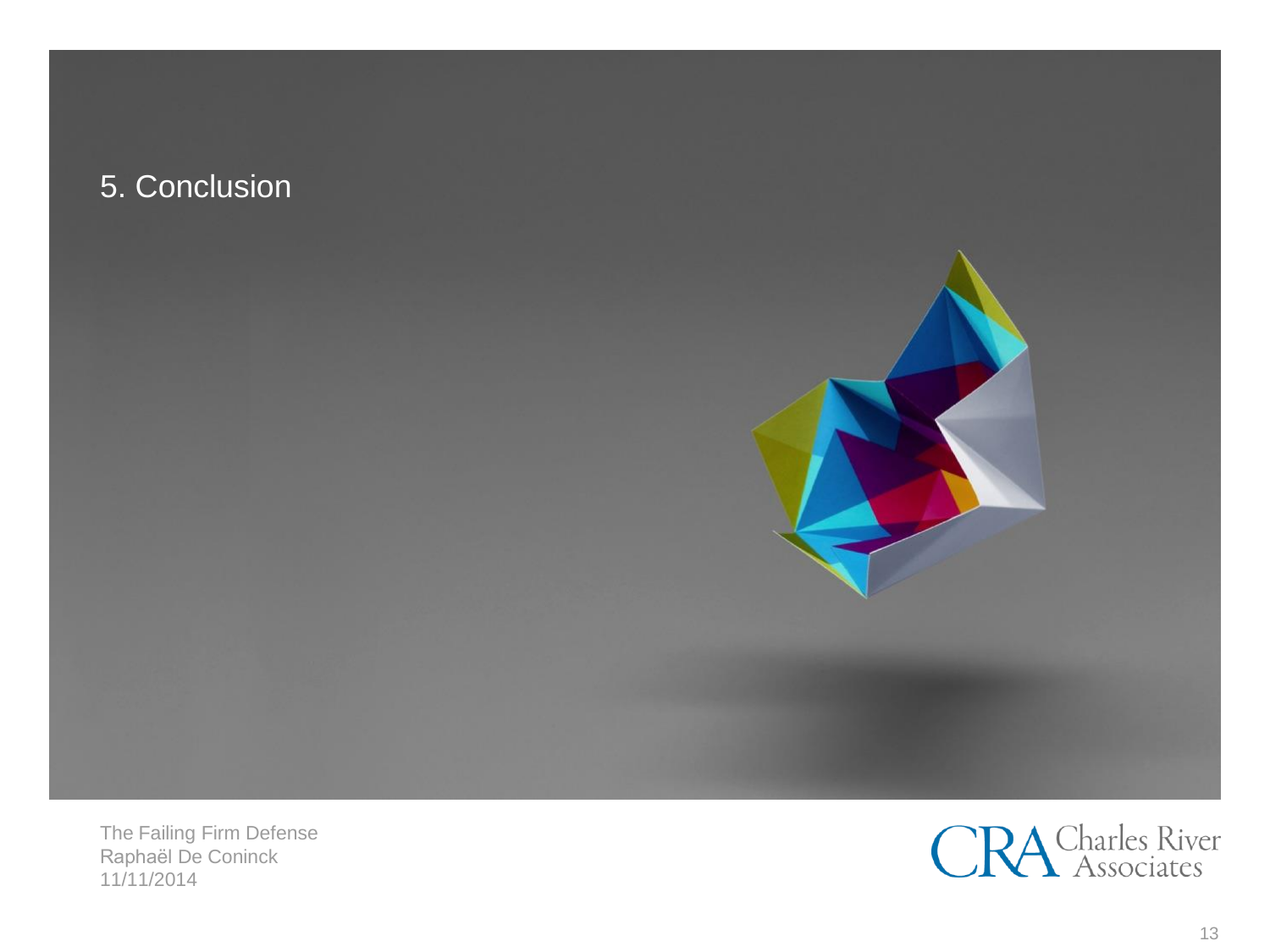## *Conclusion*

- FFD has and can be used as shown in recent cases
- However, application of 3 cumulative conditions tends to be restricted to most extreme circumstances
- Yet, even in less extreme cases, counterfactual analysis can be very effective
- Importance of setting the scene/providing convincing evidence on the counterfactual from the start (just as with efficiencies)